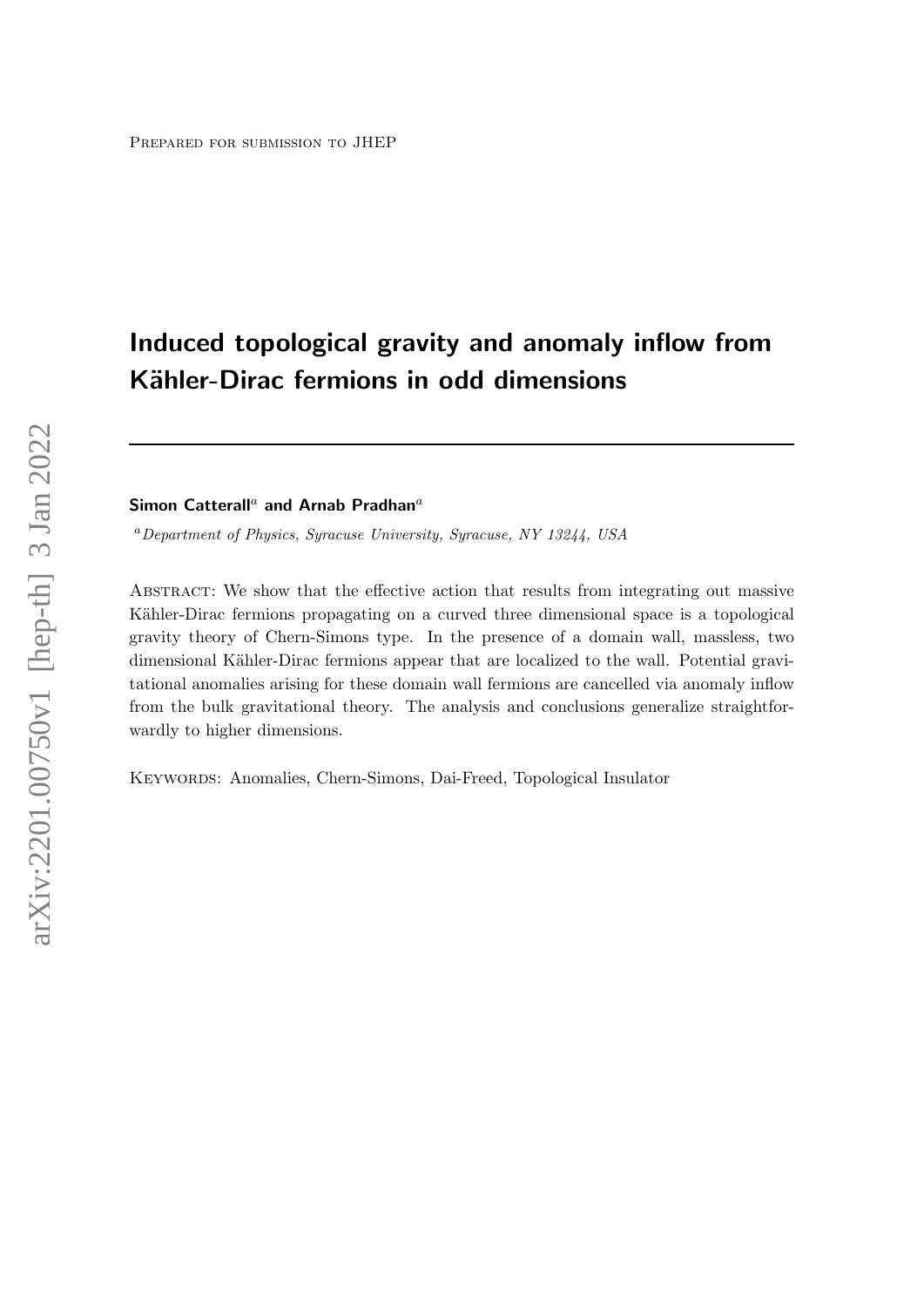# Contents

|            | 1 Introduction                              |          |
|------------|---------------------------------------------|----------|
|            | 2 Kähler-Dirac fermions in three dimensions | $\bf{2}$ |
|            | 3 Integrating out the fermions              | 3        |
|            | 4 Gravity interpretation                    | 6        |
|            | 5 Domain wall construction                  | 7        |
|            | 6 Anomaly inflow for Kähler-Dirac fermions  | 9        |
| $7\degree$ | Summary                                     | 11       |
|            | A Details on the weak field limit           | 13       |

# <span id="page-1-0"></span>1 Introduction

An alternative to the Dirac equation for describing fermions was proposed many years ago by Kähler [\[1\]](#page-13-1). It is based on the simple observation that a natural square root of the Laplacian is the operator  $d - d^{\dagger}$  where d is the exterior derivative and  $d^{\dagger}$  its adjoint. A key difference that distinguishes the Kähler-Dirac operator from its Dirac cousin is the fact that the former can be defined without reference to a local frame and spin connection. Thus Kähler-Dirac fermions are not globally equivalent to Dirac fermions and are well defined on any smooth manifold. Nevertheless there is a close connection between the two in flat space. The Kähler-Dirac equation in  $D$ -dimensional flat space takes the form

$$
(d - d^\dagger - m)\Phi = 0\tag{1.1}
$$

where  $\Phi = (\omega, \omega_{\mu}, \omega_{\mu\nu}, \dots, \omega_{\mu_1 \dots \mu_D})$  is a collection of  $D + 1$  p-form fields. It is straightforward to show that this can be mapped into a Dirac equation describing  $2^{D/2}$  degenerate Dirac spinors corresponding to the columns of a  $2^{D/2} \times 2^{D/2}$  matrix  $\Psi$  [\[2\]](#page-13-2)

$$
(\gamma^{\mu}\partial_{\mu} - m)\Psi = 0 \tag{1.2}
$$

where  $\Psi = \sum_{\mu=0}^D \omega_{\mu_1...\mu_p} \gamma^{\mu_1} \cdots \gamma^{\mu_p}$ . Kähler-Dirac fields arise naturally in twisted super-symmetric theories [\[3\]](#page-13-3) and are closely related to staggered fermions [\[4,](#page-13-4) [5\]](#page-13-5). Recently, there has been renewed interest in them in connection with Dai-Freed anomalies [\[6,](#page-13-6) [7\]](#page-14-0), topological insulators [\[8\]](#page-14-1) and symmetric mass generation in staggered fermion lattice models [\[9](#page-14-2)[–13\]](#page-14-3). They have also been proposed as an ingredient in the construction of chiral lattice theories [\[14\]](#page-14-4).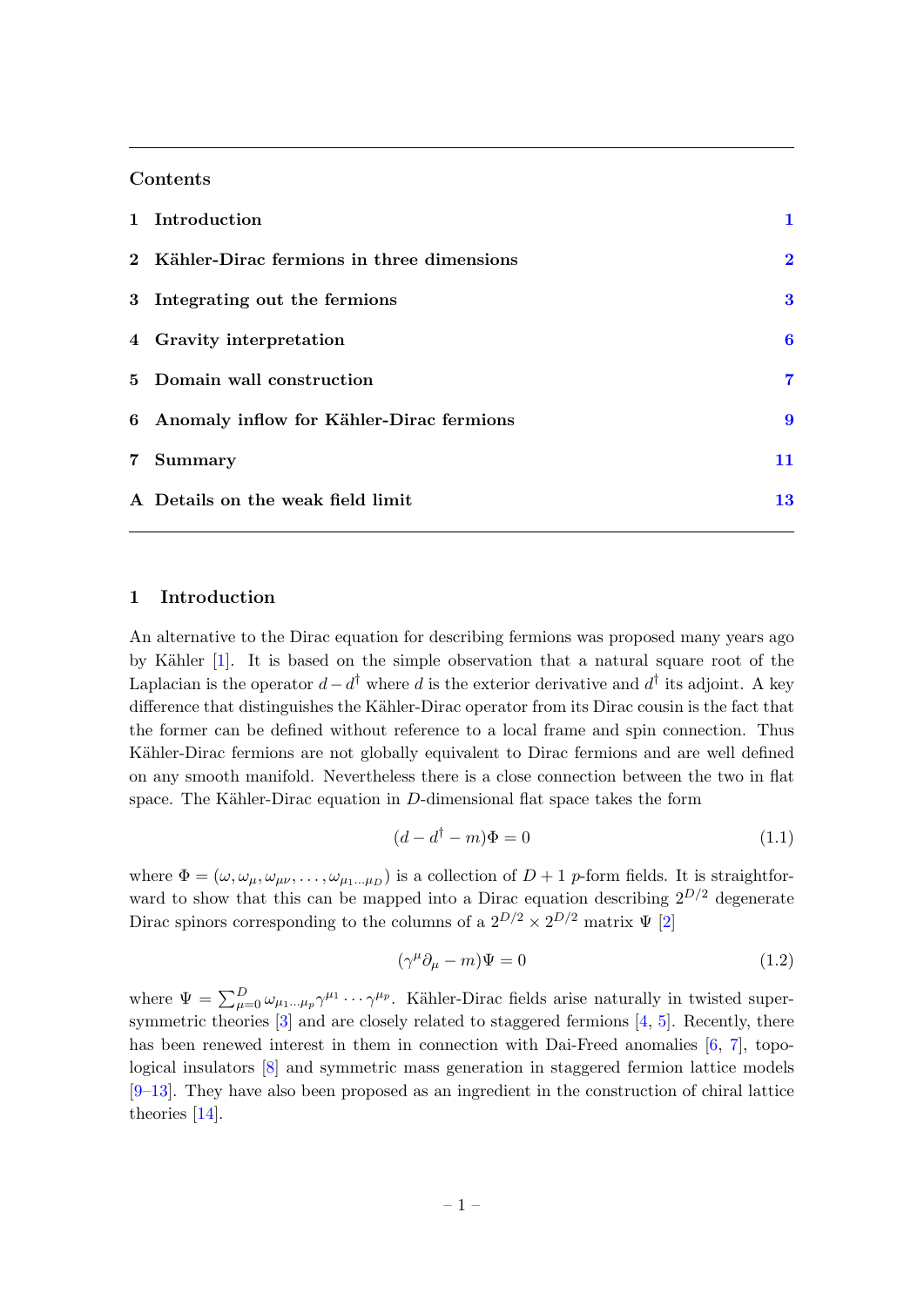One consequence of this work has been the realization that massless Kähler-Dirac theories in even dimensions suffer from a new gravitational anomaly, distinct from the usual gravitational anomaly of Weyl fermions, which breaks a global  $U(1)$  symmetry, unique to Kähler-Dirac fermions, down to  $Z_4$  [\[15\]](#page-14-5). Remarkably this anomaly survives discretization [\[16\]](#page-14-6) since it depends only on the topology of the background space which can be captured exactly in a simplicial approximation to the space. However, in the presence of interactions, this  $Z_4$  symmetry suffers from an additional global anomaly which can be analyzed by methods that parallel those used to examine the global anomaly seen in  $SU(2)$  gauge theory [\[17\]](#page-14-7). The upshot is that this discrete anomaly cancels if the theory contains multiples of four reduced Kähler-Dirac fields [\[15\]](#page-14-5). In flat space each such Kähler-Dirac field can be decomposed into  $2^{D/2}$  Majorana spinors and we deduce that consistent interacting theories contain eight and sixteen Majorana spinors in two and four dimensions respectively. These magic fermion numbers for Kähler-Dirac fields are in agreement with the cancellation of certain discrete anomalies for Weyl fermions - chiral fermion parity in two dimensions and spin- $Z_4$  symmetry in four [\[6,](#page-13-6) [18\]](#page-14-8). They also match results obtained for interacting topological insulators [\[8,](#page-14-1) [19–](#page-14-9)[22\]](#page-14-10)

In this paper we will show that Kähler-Dirac fermions in odd dimensions exhibit further interesting properties; they yield gravitational Chern-Simons theories at low energies. Furthermore, in the presence of domain walls, these theories contain massless Kähler-Dirac fields localized to the domain wall. We show that potential anomalies for these domain wall fermions are cancelled via anomaly inflow from the bulk gravitational theory.

## <span id="page-2-0"></span>2 Kähler-Dirac fermions in three dimensions

The massless Kähler-Dirac (KD) action in three dimensions can be written as

$$
\int d^3x \sqrt{g} \,\overline{\Phi}\left(d - d^{\dagger}\right) \Phi \tag{2.1}
$$

where  $\Phi = (\phi, \phi_\mu, \phi_{\mu\nu}, \phi_{\mu\nu\lambda})$  is a collection of p-forms (antisymmetric tensors) and d and  $d^{\dagger}$  are the exterior derivative and its adjoint. Notice that such a field possesses eight (complex) components in three dimensions. In this paper we will work in Euclidean space. This action is invariant under a  $U(1)$  symmetry of the form

$$
\Phi \to e^{i\alpha \Gamma} \Phi
$$
\n
$$
\overline{\Phi} \to \overline{\Phi} e^{i\alpha \Gamma}
$$
\n(2.2)

where the linear operator  $\Gamma$  acts on the component p-forms  $\phi_p$  according to whether it carries an even or odd number of indices  $\phi_p \to (-1)^p \phi_p$ . This property implies that Γ anticommutes with the Kähler-Dirac operator which then ensures the  $U(1)$  symmetry of the action. Furthermore, the operator  $\Gamma$  can be used to construct projectors  $P_{\pm} = \frac{1}{2}$  $\frac{1}{2}(I \pm \Gamma)$ with the Kähler-Dirac operator mapping  $\Phi_+ = P_+ \Phi$  to  $\Phi_- = P_- \Phi$  and vice versa. The fields  $\Phi_{\pm}$  are termed reduced Kähler-Dirac fields.

In four dimensional space the corresponding Kähler-Dirac field possesses sixteen components which can be mapped into a set of four degenerate Dirac spinors. The trick is to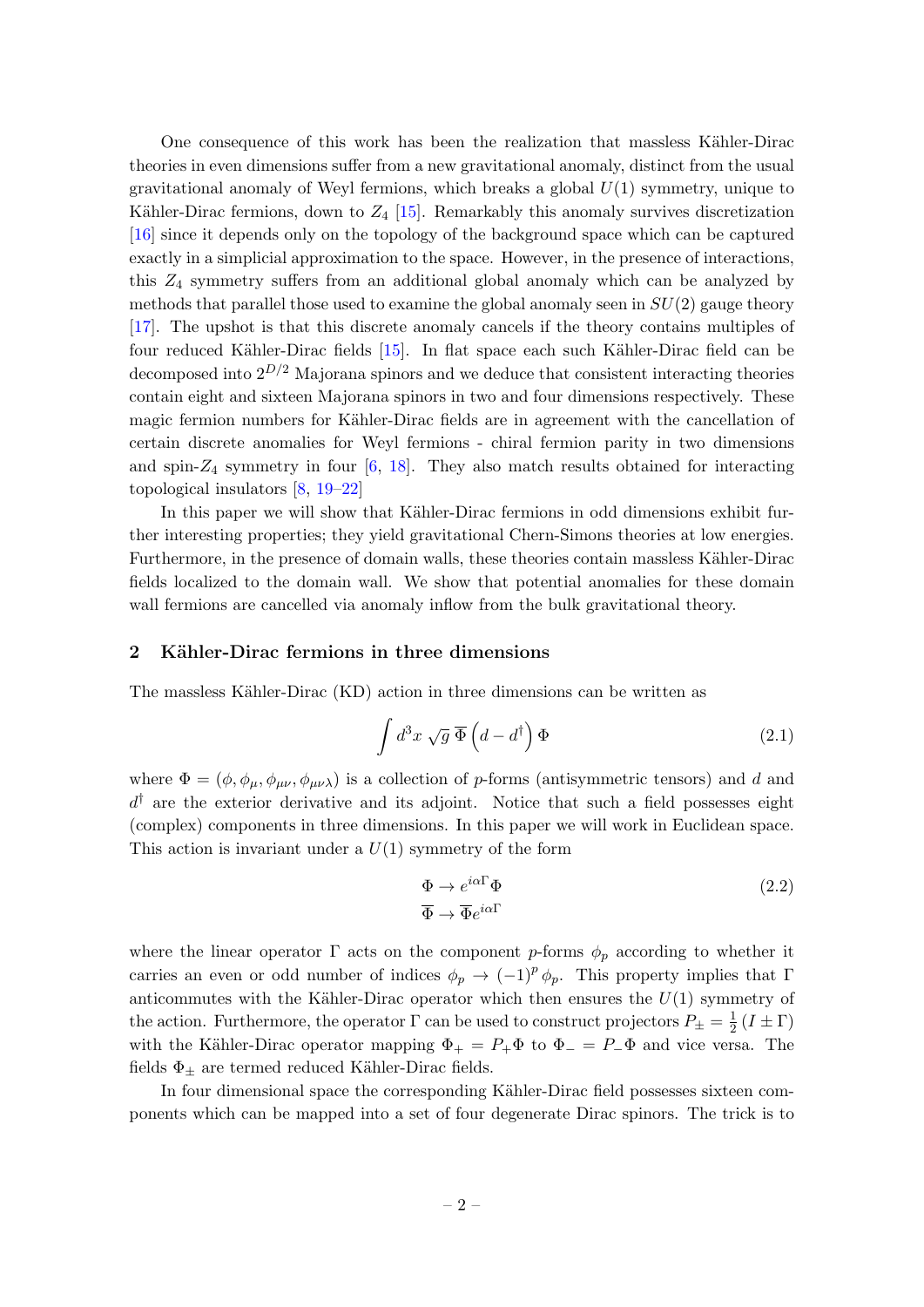build a  $4 \times 4$  matrix field  $\Psi$  by combining the p-form fields with products of Euclidean Dirac gamma matrices (we will work in Euclidean space throughout)

$$
\Psi = \phi I + \phi_{\mu} \gamma^{\mu} + \phi_{\mu\nu} \gamma^{\mu} \gamma^{\nu} + \phi_{\mu\nu\rho} \gamma^{\mu} \gamma^{\nu} \gamma^{\lambda} + \phi_{1234} \gamma^{5}.
$$
\n(2.3)

One can then show that the Kähler-Dirac equation reduces to a Dirac equation:

$$
\left(d - d^{\dagger}\right)\Phi = 0 \quad \equiv \quad \gamma^{\mu}\partial_{\mu}\Psi = 0. \tag{2.4}
$$

The original sixteen complex degrees of freedom of the Kähler-Dirac field appear now as four degenerate Dirac spinors corresponding to the columns of Ψ.

Clearly one cannot map the eight component fields of a Kähler-Dirac fermion in three dimensions using just the minimal Dirac matrices corresponding to the Pauli matrices. Instead one must double the number of components of the spinor with the resulting matrix representation of the three dimensional Kähler-Dirac field employing  $4 \times 4$  gamma matri-ces<sup>[1](#page-3-1)</sup>. To reduce the number of degrees of freedom from sixteen down to eight we can use the projection operators  $P_{\pm}$  described earlier. These can be implemented in the matrix representation as

$$
\Psi_{\pm} = P_{\pm}\Psi = \frac{1}{2} \left( \Psi \pm \gamma_5 \Psi \gamma_5 \right). \tag{2.5}
$$

The use of this four dimensional representation allows one to write down a *massive* three dimensional Kähler-Dirac action which preserves the  $U(1)$  symmetry provided the mass term is taken proportional to  $\gamma^4$ :

$$
S = \int d^3x \,\text{Tr}\left[\overline{\Psi}\left(\gamma^{\mu}\partial_{\mu} - i\gamma^4 M\right)P_{+}\Psi\right].\tag{2.6}
$$

On a curved space the action is modified to

$$
S = \int d^3x \hat{E} \text{Tr} \left[ \overline{\Psi} (\hat{E}_{\mathbb{A}}^{\mu} \gamma^{\mathbb{A}} D_{\mu} - i \gamma^4 M) P_{+} \Psi \right]
$$
 (2.7)

where  $D_{\mu}$  is a covariant derivative associated with the spin connection  $\Omega_{\mu}$ ,  $\hat{E}_{\mu}$  is the frame and  $\hat{E} = det(\hat{E}_{\mathbb{A}}^{\mu})$ . Notice though that the spin connection necessarily takes its values in  $spin(4)$  not  $spin(3)$ .

## <span id="page-3-0"></span>3 Integrating out the fermions

Writing out the covariant derivative explicitly

$$
D_{\mu}\psi = \partial_{\mu}\psi + \frac{1}{2}\Omega_{\mu}^{\mathbb{AB}}[\sigma_{\mathbb{AB}}, \psi].
$$

We set

$$
\frac{1}{2}\Omega^{\mathbb{AB}}_{\mu}[\sigma_{\mathbb{AB}},\cdot]=V_{\mu}.
$$

The effective action is then obtained by integrating out the massive fermions -

<span id="page-3-1"></span><sup>&</sup>lt;sup>1</sup>This feature was seen previously in a study of the  $D = 3$  Thirring model using Kähler-Dirac fermions [\[23\]](#page-14-11)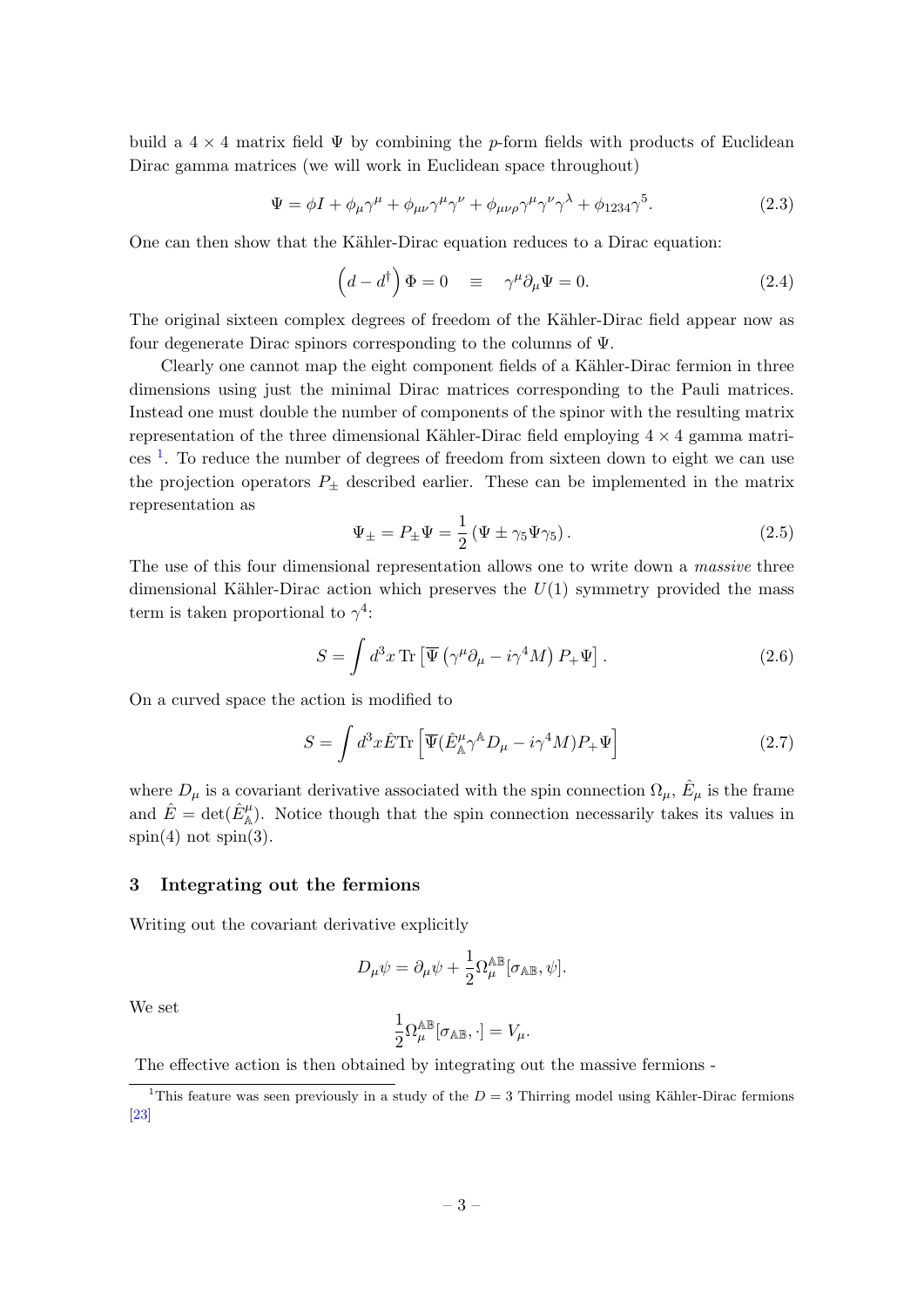

<span id="page-4-0"></span>Figure 1. One loop contribution to vacuum polarization

$$
S_{eff} = \text{Tr} \log \left[ (\partial - i\gamma^4 M + V) P_+ \right]
$$
  
=  $\text{Tr} \log \left[ (\partial - i\gamma^4 M) \left( I + \frac{V}{\partial - i\gamma^4 M} \right) P_+ \right]$   
=  $\text{Tr} \log \left[ \left( I + \frac{V}{\partial - i\gamma^4 M} \right) P_+ \right]$  + terms independent of V. (3.1)

Expanding the logarithm the leading term is

$$
-\frac{1}{2}\text{Tr}\left[\left(\frac{\dot{V}}{\dot{\theta} - i\gamma^4 M}\right)^2 P_+\right]
$$
\n(3.2)

corresponding to the diagram in fig [1.](#page-4-0) In these expressions

$$
\mathbf{V}=\hat{E}_{\mathbb{A}}^{\mu}\gamma^{\mathbb{A}}V_{\mu}.
$$

In momentum space <sup>[2](#page-4-1)</sup> this gives

$$
S_{eff}^{quad} = \frac{1}{2} \int \frac{d^3k}{(2\pi)^3} \text{Tr}\left(\frac{\cancel{k} - \gamma^4 M}{k^2 + M^2} \gamma^\mu V_\mu \frac{\cancel{k} + \cancel{p} - \gamma^4 M}{(k+p)^2 + M^2} \gamma^\nu V_\nu P_+\right). \tag{3.3}
$$

Focusing on the contribution that is linear in the external momentum  $p$  we find

$$
S_{eff}^{quad} = -\frac{1}{2} \times \frac{1}{2} \times \left( -\frac{1}{2} \right)^2 \text{tr} \left( \hat{E} \gamma^5 \gamma^4 \gamma^{\mathbb{F}} \gamma^{\mathbb{F}} \gamma^{\mathbb{G}} \right) \hat{E}_{\mathbb{E}}^{\mu} \hat{E}_{\mathbb{E}}^{\delta} \hat{E}_{\mathbb{G}}^{\nu} \times \mathcal{I} \times p_{\delta} \Omega_{\mu}^{\mathbb{AB}}(-p) \Omega_{\nu}^{\mathbb{CD}}(p) \text{tr}(\sigma_{\mathbb{AB}} \sigma_{\mathbb{CD}} \gamma_5)
$$
\n(3.4)

where the integral  $\mathcal I$  is given by

$$
\mathcal{I} = \int \frac{d^3k}{(2\pi)^3} \frac{M}{(k^2 + M^2)((k+p)^2 + M^2)}.
$$
\n(3.5)

For  $M \gg p$  and rescaling  $k/M \to k$ 

<span id="page-4-2"></span>
$$
\mathcal{I} = \frac{M}{|M|} \times \int_{-\infty}^{\infty} \frac{d^3k}{(2\pi)^3} \frac{1}{(k^2 + 1)^2} \n= \frac{M}{|M|} \times \frac{1}{8\pi}.
$$
\n(3.6)

<span id="page-4-1"></span> $2$ See appendix for details.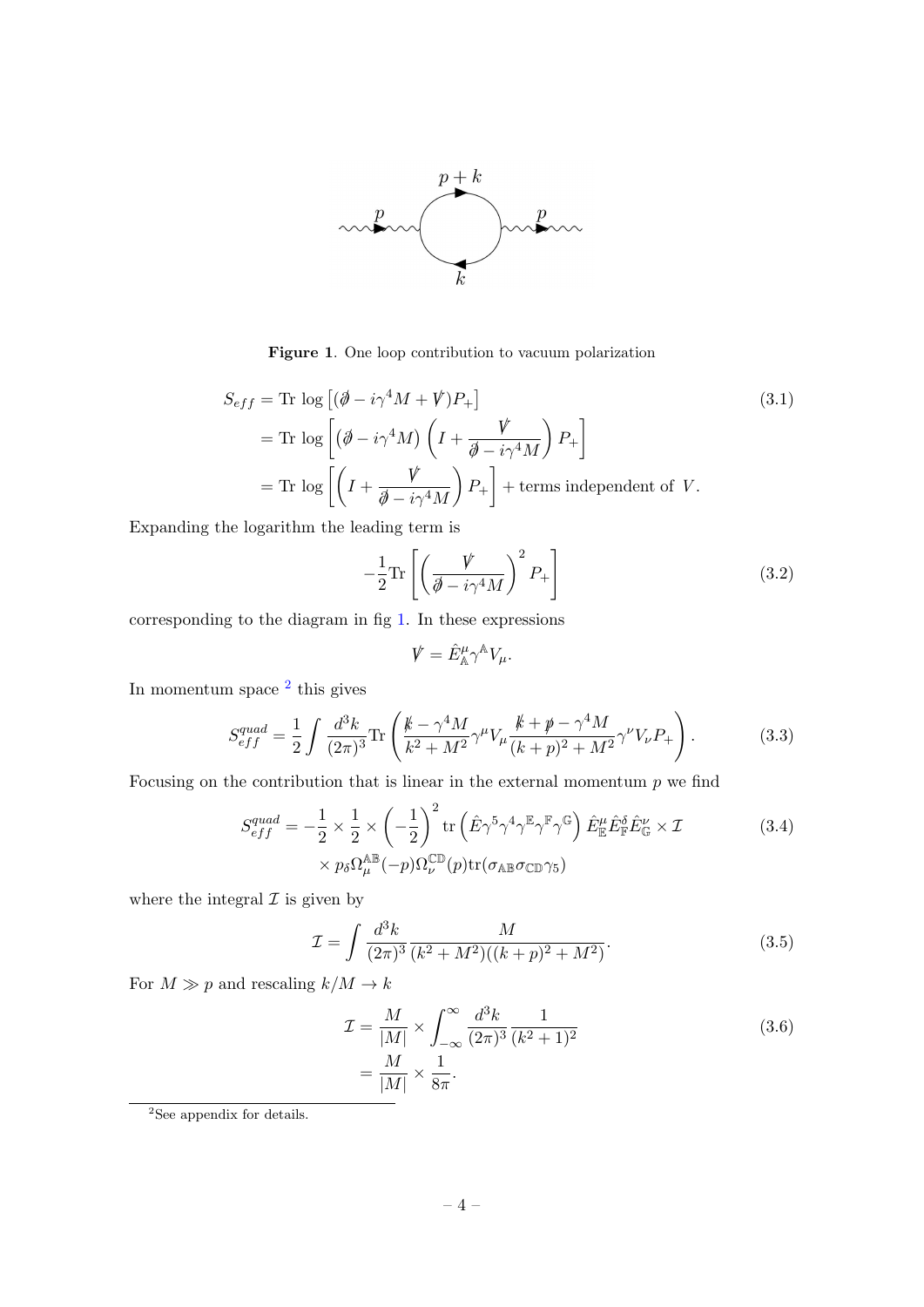Employing the identity  $\hat{E} \epsilon^{\mathbb{A}\mathbb{B}\mathbb{C}} \hat{E}^{\mu}_{\mathbb{A}} \hat{E}^{\delta}_{\mathbb{B}} \hat{E}^{\nu}_{\mathbb{C}} = \epsilon^{\mu \delta \nu}$  we find a contribution to the effective action of the form

<span id="page-5-1"></span>
$$
S_{\text{eff}}^{quad} = -i\frac{M}{|M|} \times 4 \times \left(\frac{1}{2}\right)^4 \times \frac{1}{8\pi} \times \int d^3x \,\epsilon^{\mu\delta\nu} \Omega_{\mu}^{\text{AB}} (\partial_{\delta}\Omega_{\nu}^{\mathbb{CD}}) \epsilon_{\text{ABCD}} \tag{3.7}
$$

in real space. This is not gauge invariant. There is however a contribution coming from next order in the expansion of the logarithm:

$$
\frac{1}{3}\text{Tr}\left[\left(\frac{\mathbf{V}}{\mathbf{\partial}-i\gamma^4 M}\right)^3 P_+\right]
$$
\n(3.8)

which corresponds to the Feynman diagram in fig. [2.](#page-5-0) In momentum space this gives



<span id="page-5-0"></span>Figure 2. One loop contribution to three gauge boson vertex

$$
S_{eff}^{cubic} = \frac{i}{3} \int \frac{d^3k}{(2\pi)^3} \text{Tr}\left(\frac{\cancel{k} - \gamma^4 M}{k^2 + M^2} \gamma^\mu V_\mu \frac{\cancel{k} + \cancel{q} - \gamma^4 M}{(k+q)^2 + M^2} \gamma^\delta V_\delta \frac{\cancel{k} - \cancel{p} - \gamma^4 M}{(k-p)^2 + M^2} \gamma^\nu V_\nu P_+\right). \tag{3.9}
$$

Extracting the leading term yields

$$
S_{eff}^{cubic} = -i \times \frac{1}{3} \times \frac{1}{2} \times \left(-\frac{1}{2}\right)^3 \text{tr}\left(\hat{E}\gamma^5 \gamma^4 \gamma^6 \gamma^4 \gamma^{\mathbb{H}} \gamma^4 \gamma^{\mathbb{I}}\right) \hat{E}_{\mathbb{G}}^{\mu} \hat{E}_{\mathbb{H}}^{\delta} \hat{E}_{\mathbb{H}}^{\nu} \times \mathfrak{I}
$$
  
\n
$$
\times \Omega_{\mu}^{\mathbb{AB}}(-p) \Omega_{\delta}^{\mathbb{CD}}(-q) \Omega_{\nu}^{\mathbb{EF}}(p+q) \text{tr}(\sigma_{\mathbb{AB}} \sigma_{\mathbb{CD}} \sigma_{\mathbb{EF}} \gamma_{5})
$$
  
\n
$$
= i \times 4 \times \frac{1}{3} \times \left(\frac{1}{2}\right)^4 \times \epsilon^{\mu \delta \nu} \times \mathfrak{I} \times \Omega_{\mu}^{\mathbb{AB}}(-p) \Omega_{\delta}^{\mathbb{CD}}(-q) \Omega_{\nu}^{\mathbb{EF}}(p+q)
$$
  
\n
$$
\times \frac{1}{8} (2\delta_{\mathbb{AB}} \epsilon_{\mathbb{CDEF}} - 3\delta_{\mathbb{AC}} \epsilon_{\mathbb{BDEF}} + \delta_{\mathbb{BC}} \epsilon_{\mathbb{ADEF}} + 3\delta_{\mathbb{AD}} \epsilon_{\mathbb{BCEF}} - \delta_{\mathbb{BD}} \epsilon_{\mathbb{ACEF}} - 2\delta_{\mathbb{BE}} \epsilon_{\mathbb{ACDF}} - \delta_{\mathbb{CE}} \epsilon_{\mathbb{ABDF}} + \delta_{\mathbb{DE}} \epsilon_{\mathbb{ABCF}} + 2\delta_{\mathbb{BE}} \epsilon_{\mathbb{ACDE}} + \delta_{\mathbb{CF}} \epsilon_{\mathbb{ABDE}} - \delta_{\mathbb{DF}} \epsilon_{\mathbb{ABCE}} \tag{3.10}
$$

$$
=i\times 4\times \frac{1}{3}\times \left(\frac{1}{2}\right)^4 \times \epsilon^{\mu\delta\nu}\times \mathfrak{I}\times \Omega_{\mu}^{\mathbb{AM}}(-p)\Omega_{\delta}^{\mathbb{MM}}(-q)\Omega_{\nu}^{\mathbb{CD}}(p+q)(2\epsilon_{\mathbb{A}\mathbb{B}\mathbb{C}\mathbb{D}})
$$

where

$$
\mathfrak{I} = \int \frac{d^3k}{(2\pi)^3} \frac{M(k^2 + M^2)}{(k^2 + M^2)((k+q)^2 + M^2)((k-p)^2 + M^2)}.
$$
\n(3.11)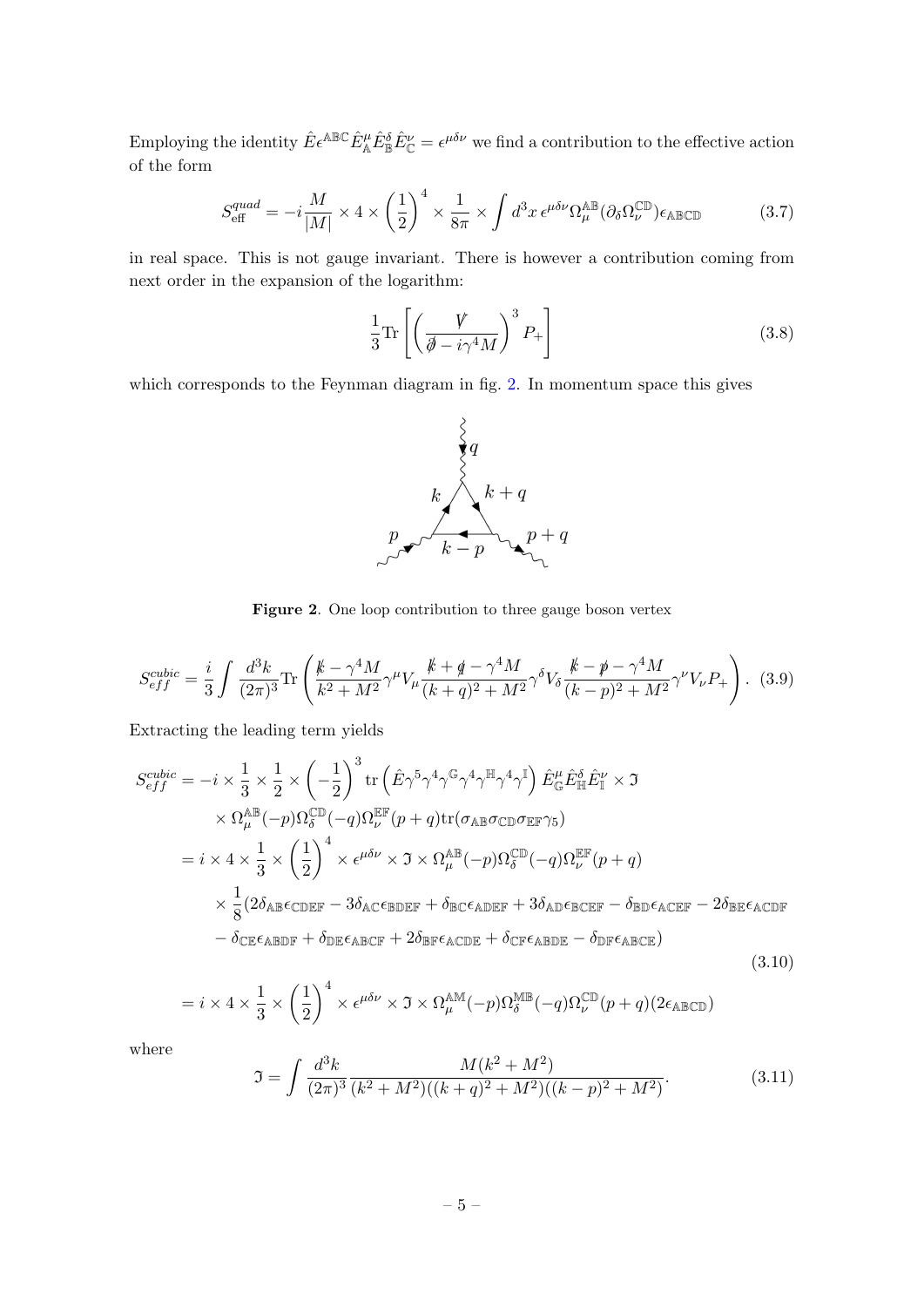For  $M \gg p, q$  and rescaling  $k/M \to k$ 

<span id="page-6-2"></span>
$$
\mathfrak{I} = \frac{M}{|M|} \times \int_{-\infty}^{\infty} \frac{d^3 k}{(2\pi)^3} \frac{1}{(k^2 + 1)^2} = \mathcal{I}
$$
 (3.12)

where  $\mathcal I$  is given by eqn. [3.6.](#page-4-2) In real space this yields

<span id="page-6-1"></span>
$$
S_{\text{eff}}^{cubic} = i \times \frac{M}{|M|} \times 4 \times \frac{1}{3} \times \left(\frac{1}{2}\right)^4 \times \frac{1}{8\pi} \times \int d^3x \, \epsilon^{\mu\delta\nu} \Omega_{\mu}^{\text{AM}} \Omega_{\delta}^{\text{MB}} \Omega_{\nu}^{\text{CD}} (2\epsilon_{\text{ABCD}}). \tag{3.13}
$$

Combining eqn. [3.13](#page-6-1) and eqn. [3.7](#page-5-1) gives the effective action

$$
S_{\text{eff}}^{CS} = -\frac{M}{|M|} \times \frac{i}{4 \times 8\pi} \int d^3x \,\epsilon^{\mu\delta\nu} \epsilon_{\text{ABCD}} \left( \Omega_{\mu}^{\text{AB}} \left( \partial_{\delta} \Omega_{\nu}^{\text{CD}} \right) - \frac{2}{3} \Omega_{\mu}^{\text{AM}} \Omega_{\delta}^{\text{MB}} \Omega_{\nu}^{\text{CD}} \right) \tag{3.14}
$$

$$
= -\frac{M}{|M|} \times \frac{i}{32\pi} \int d^3x \,\epsilon^{\mu\delta\nu} \epsilon_{\text{ABCD}} \,\Omega_{\mu}^{\text{AB}} \left( \frac{F_{\delta\nu}^{\text{CD}}}{2} + \frac{1}{3} \Omega_{\delta}^{\text{CM}} \Omega_{\nu}^{\text{MD}} \right)
$$

where  $F$  is the spin(4) curvature. This is a Chern Simons term and ensures that the effective action on a manifold without boundary is invariant under gauge transformations of the spin connection that can be smoothly deformed to the identity. It is the unique term in the effective action that survives the large M limit. Notice that gauge group of the Chern-Simons theory is spin(4) which is larger than the spin(3) Lorentz symmetry of the original massive Kähler-Dirac action. This enhancement of symmetry can be seen to be consequence of the M-independence of the Chern-Simons action.

## <span id="page-6-0"></span>4 Gravity interpretation

To see that this Chern Simons action describes a topological gravity theory we need to decompose all fields under a (Euclidean) spin(3) subgroup of the spin(4) gauge symmetry. This subgroup will determine the local Lorentz symmetry. For the gauge field  $\Omega$  this reads:

$$
\Omega_{\mu} = \omega_{\mu}^{AB} T_{AB} + \frac{2}{\ell} E_{\mu}^{A} T_{4A} \quad A, B = 1...3
$$
 (4.1)

where  $\omega_{\mu}$  is the spin(3) connection with  $T_{AB} = \frac{1}{4}$  $\frac{1}{4}[\gamma_A, \gamma_B]$  the corresponding generators and we have introduced the length scale  $\ell$  so that the remaining gauge fields  $E_{\mu}$  can be taken dimensionless. The latter transform in the fundamental representation of spin(3) and are to be identified as the frame. The spin(4) curvature decomposes similarly:

$$
F_{\mu\nu} = \left( \mathcal{R}^{AB}_{\mu\nu} - \frac{2}{\ell^2} E^A_{[\mu} E^B_{\nu]} \right) T_{AB} + \frac{4}{\ell} D_{[\mu} E^A_{\nu]} T_{4A} \tag{4.2}
$$

where  $\mathcal{R}_{\mu\nu} = \partial_{\mu}\omega_{\nu} - \partial_{\nu}\omega_{\mu} + [\omega_{\mu}, \omega_{\nu}]$  is the spin(3) curvature and the remaining components  $D_{\mu} E_{\nu}$  are the torsion  $T_{\mu\nu}$ . Substituting these expressions into eqn. [3.14](#page-6-2) yields

$$
S_{\text{eff}}^{CS} = -i\frac{M}{|M|} \times \frac{1}{32\pi} \int d^3x \,\epsilon^{\mu\nu\lambda} \epsilon_{ABC} \frac{1}{\ell} E^A_\mu \left( \mathcal{R}_{\nu\lambda}^{BC} - \frac{8}{3\ell^2} E^B_\nu E^C_\lambda \right) \tag{4.3}
$$

where we have discarded boundary terms and set the torsion  $T_{\mu\nu} = 0$ . Clearly this action contains both an Einstein-Hilbert and cosmological constant term as expected of a gravity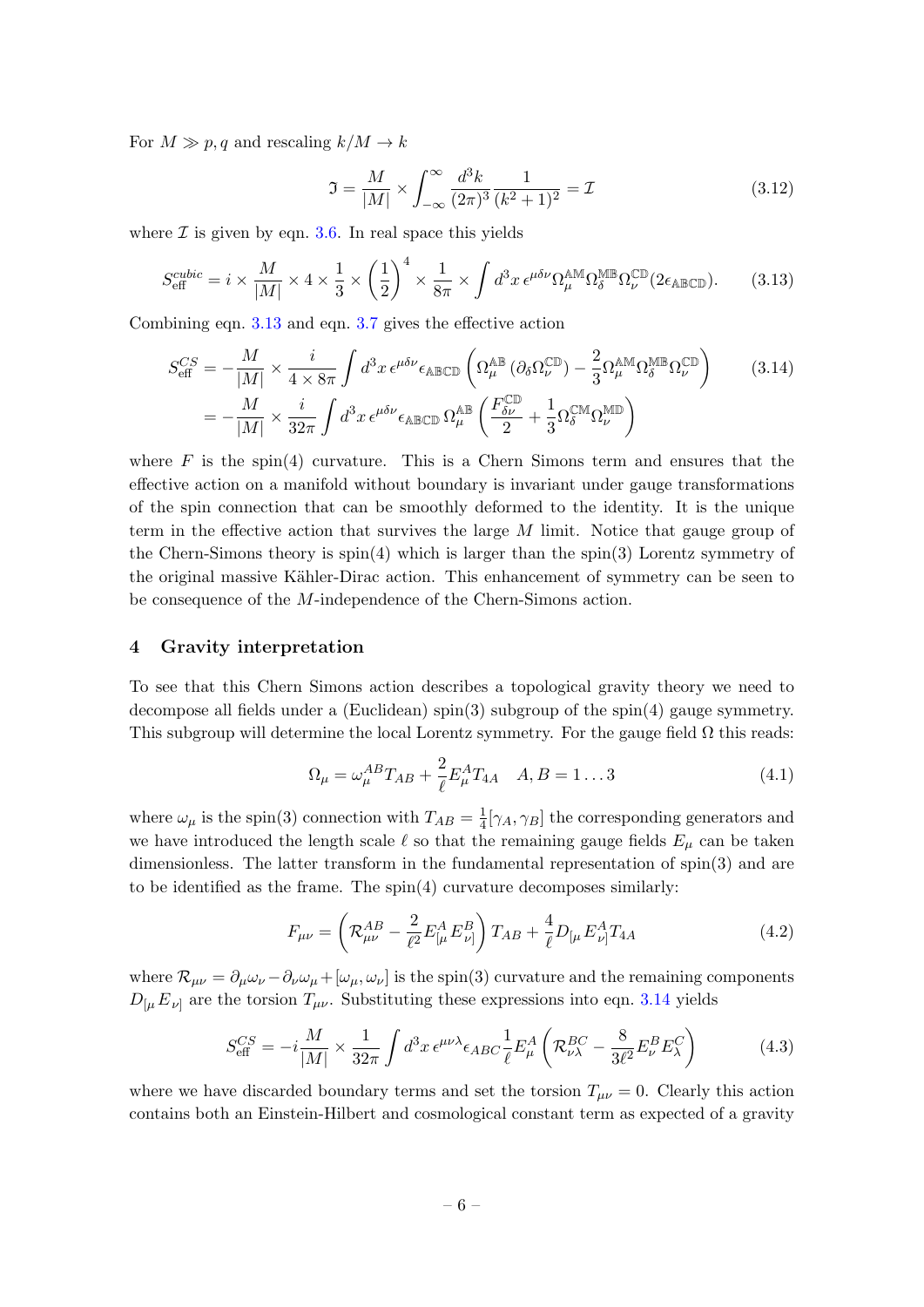theory. Notice though that the relative coefficients are fixed by the requirement that the theory is equivalent to a Chern-Simons theory with enhanced spin(4) symmetry. We can think of the Chern Simons theory as a gauge theory of the (Euclidean) de Sitter group which contains both local Lorentz transformations and translations [\[24–](#page-14-12)[26\]](#page-14-13). Notice that the equation of motion for the Chern-Simons theory  $F_{\mu\nu} = 0$  now implies the pair of equations

$$
\mathcal{R}_{\mu\nu} - \frac{4}{\ell^2} E_{[\mu} E_{\nu]} = 0, \tag{4.4}
$$
\n
$$
T_{\mu\nu} = 0
$$

corresponding to classical Euclidean de Sitter space and a torsion free connection. Of course the equivalence to a metric theory of gravity also requires that the frame  $E^A_\mu$  be invertible as a  $3 \times 3$  matrix. The fact that the path integral will necessarily include configurations where this is not true is what gives the theory its topological character.

It is not a surprise that integrating out fermions in odd dimensions leads to a Chern-Simons theory - this is well known in the case of Dirac fermions transforming under some internal symmetry. What is new here is that if those fermions are taken to be of Kähler-Dirac type propagating on a curved background geometry then the induced Chern-Simons theory is actually a (topological) theory of gravity.



<span id="page-7-1"></span>Figure 3. Domain wall

#### <span id="page-7-0"></span>5 Domain wall construction

In the previous section we assumed that the three dimensional manifold was compact. It is interesting to ask what happens in the presence of a boundary or equivalently if a domain wall is introduced in the system. Our argument parallels the original discussion by Callan and Harvey for Dirac fermions and later employed by Kaplan in his construction of domain wall lattice fermions [\[27,](#page-15-0) [28\]](#page-15-1).

Let us imagine a situation in which the fermion mass  $M$  changes sign as a function of one of the coordinates - say  $z = x_3$  as shown in fig. [3.](#page-7-1)

$$
M(z) = M_0 \frac{z}{|z|}.\tag{5.1}
$$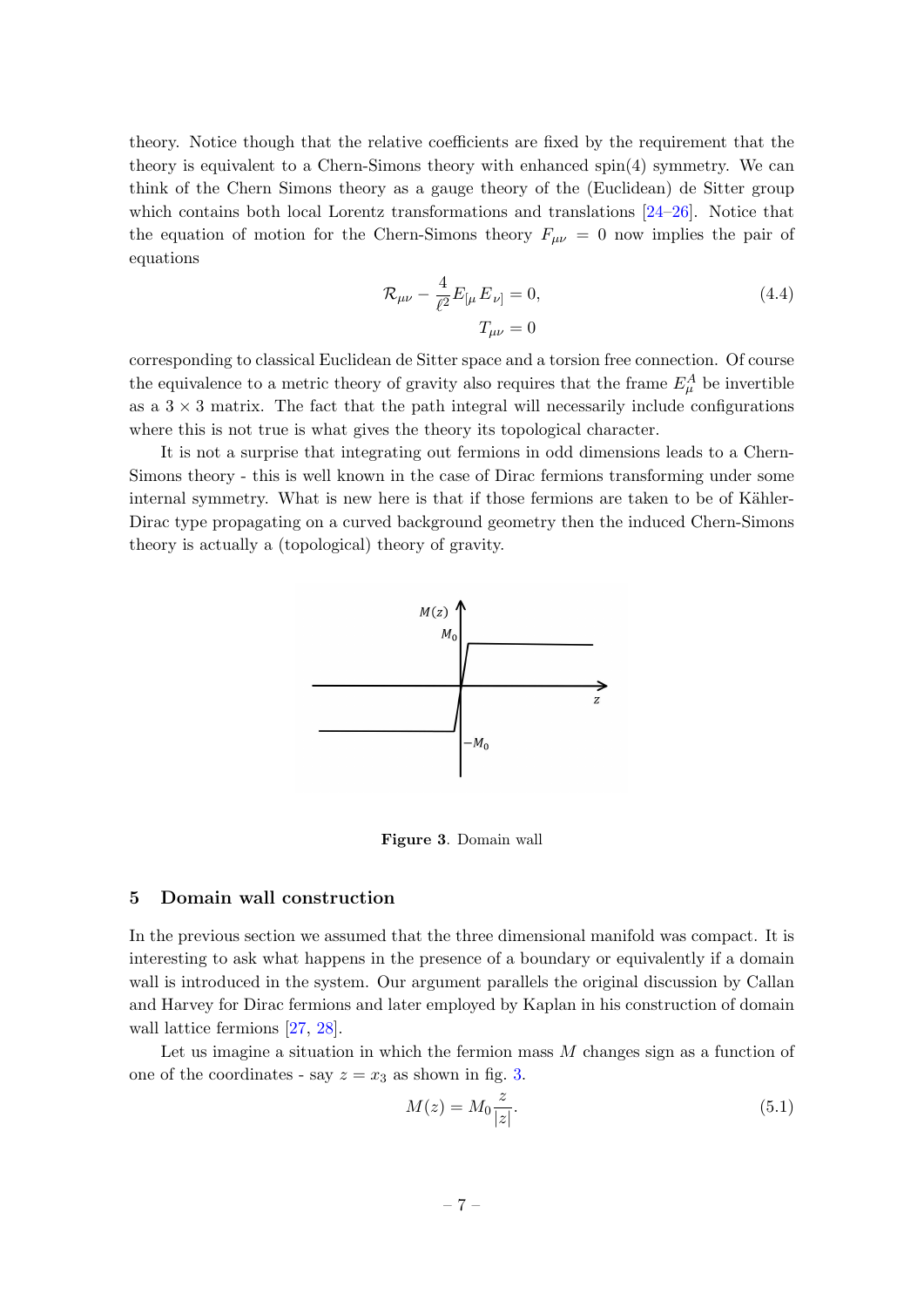Furthermore we will assume that this third direction is flat. One expects that massless states appear at  $z = 0$ . To see this let us rewrite the bulk Kähler-Dirac equation in the form

$$
\left[\gamma^3 \gamma^{\mu} D_{\mu} + \partial_z - i \gamma^3 \gamma^4 M(z)\right] \Psi(x, z) = 0.
$$
\n(5.2)

The coordinates  $x_{\mu}$  with  $\mu = 1, 2$  parameterize position on the domain wall. One can find zero mode solutions of this equation of the form

$$
\Psi_{\rm DW} = \chi(z)\psi(x) \tag{5.3}
$$

with  $\gamma^3 \gamma^{\mu} D_{\mu} \psi = 0$  and  $\psi(x)$  an eigenvector of the hermitian operator  $H = -i \gamma^3 \gamma^4$  with eigenvalue +1. The function  $\chi(z)$  must then satisfy

$$
\partial_z \chi(z) = -M(z)\chi(z). \tag{5.4}
$$

Thus one finds  $\chi(z) = e^{-M_0|z|}$  corresponding to zero modes exponentially localized to the domain wall at  $z = 0$ . Notice that  $\Psi_{DW}$  contains just four degrees of freedom – the original field  $\Psi$  contained eight degrees of freedom because of the Γ projection and the restriction to fields with  $H = +1$  further halves the number of degrees of freedom. Four degrees of freedom corresponds to the field content of a two dimensional Kähler-Dirac field propagating on the wall. We can verify this explicitly by adopting the gamma matrix basis

$$
\gamma_\mu = \left(\begin{array}{cc} 0 & \sigma_\mu \\ \sigma_\mu^\dagger & 0 \end{array}\right)
$$

with  $\sigma_{\mu} = (i\sigma_i, I)$ . The projection with  $\Gamma$  reduces the original sixteen degrees of freedom to eight and induces the block structure

$$
\Psi = \left(\begin{array}{cc} A & 0 \\ 0 & B \end{array}\right).
$$

The second requirement that  $\Psi_{DW}$  is an eigenstate of H with eigenvalue +1 halves the number of degrees of freedom by another factor of two. In this chiral basis

$$
H = \begin{pmatrix} \sigma_3 & 0 \\ 0 & -\sigma_3 \end{pmatrix} . \tag{5.5}
$$

Thus we see that A comprises two right handed two-dimensional Weyl spinors while B contains two left handed spinors.

The constraint  $H = 1$  for the domain wall fermions also breaks the original gauge symmetry to  $\text{spin}(2) \times \text{spin}(2)^3$  $\text{spin}(2) \times \text{spin}(2)^3$ . The first factor corresponds to the generator  $\frac{1}{4} [\gamma^1, \gamma^2]$  and is associated with the two dimensional spin connection  $\Omega^{12}_{\mu}$  needed to enforce local Lorentz invariance for the domain wall modes. The second factor corresponds to  $H$  itself. The covariant derivative associated with rotations generated by  $H$  takes the form

$$
D_{\mu}\Psi_{\rm DW} = \partial_{\mu}\Psi_{\rm DW} + \frac{i}{2}\Omega_{\mu}^{34} \left(H\Psi_{\rm DW} - \Psi_{\rm DW}H\right). \tag{5.6}
$$

<span id="page-8-0"></span><sup>&</sup>lt;sup>3</sup>Thus all gauge fields associated with the broken generators must vanish on the domain wall.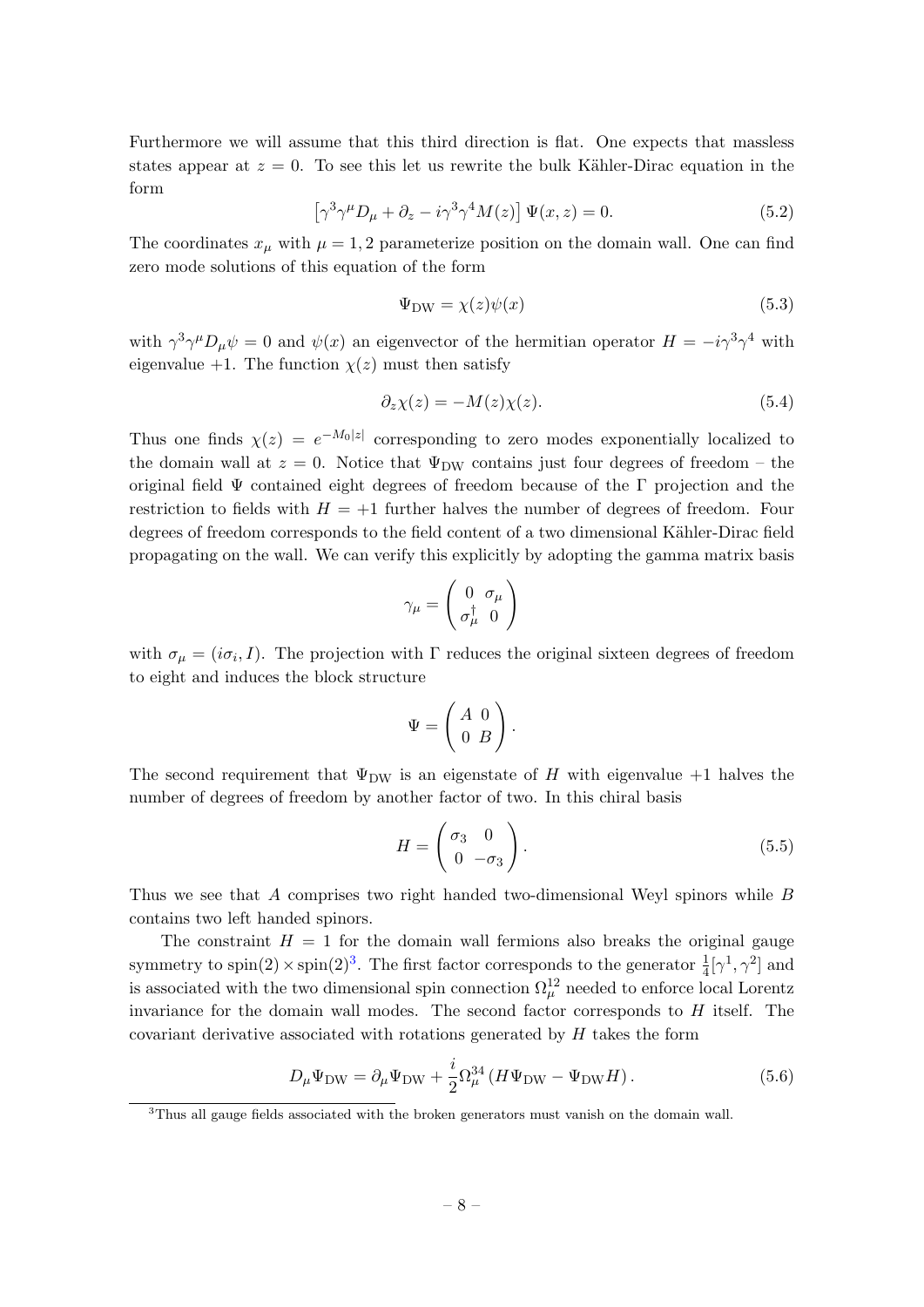Using  $H\Psi_{\text{DW}} = \Psi_{\text{DW}}$  this can be rewritten as

$$
D_{\mu}\Psi_{\rm DW} = \partial_{\mu}\Psi_{\rm DW} + \frac{i}{2}\Omega_{\mu}^{34} \left(\Psi_{\rm DW} - H\Psi_{\rm DW}H\right). \tag{5.7}
$$

Thus the covariant derivative associated to H becomes

$$
D_{\mu}\Psi_{\rm DW} = \partial_{\mu}\Psi_{\rm DW}^+ + \partial_{\mu}\Psi_{\rm DW}^- + i\Omega_{\mu}^{34}\Psi_{\rm DW}^- \tag{5.8}
$$

where

$$
\Psi_{\text{DW}}^{\pm} = \hat{P}_{\pm} \Psi_{\text{DW}} = \frac{1}{2} \left( I \pm \hat{\Gamma} \right) \Psi_{\text{DW}} = \frac{1}{2} \left( \Psi_{\text{DW}} \pm H \Psi_{\text{DW}} H \right). \tag{5.9}
$$

where the operator  $\hat{\Gamma}$  denotes left and right multiplication on a field by H. Thus a single two dimensional *reduced* Kähler-Dirac field  $\Psi_{DW}^-$  possessing just two degrees of freedom couples to the gauge field  $\Omega_{34}$  on the wall.

A similar feature is seen in the interaction of the domain wall fermion with the two dimensional spin connection  $\Omega_{12}$ . The corresponding term in the covariant derivative takes the form:

$$
\frac{1}{2}\Omega_{\mu}^{12} \left(\gamma^1 \gamma^2 \Psi_{DW} - \Psi_{DW}\gamma^1 \gamma^2\right)
$$
\n
$$
= \frac{1}{2}\Omega_{\mu}^{12} \left(\gamma^5 \gamma^3 \gamma^4 \Psi_{DW} - \Psi_{DW}\gamma^3 \gamma^4 \gamma^5\right).
$$
\n(5.10)

Employing the results  $\gamma^3 \gamma^4 \Psi_{\rm DW} = i\Psi_{\rm DW}$  and  $\gamma^5 \Psi_{\rm DW} \gamma^5 = \Psi_{\rm DW}$  this reduces to

$$
i\Omega_{\mu}^{12}\Psi_{\text{DW}}^{-}.\tag{5.11}
$$

Thus all gauge interactions on the domain wall couple only to the reduced Kähler-Dirac field  $\Psi_{DW}^-$ . The appearance of this second coupling of the spin connection to the reduced Kähler-Dirac field is special to two dimensions and can be seen to be a consequence of the relation  $\gamma_5\gamma_3\gamma_4 = -\gamma_1\gamma_2$ .

To summarise we find that the low energy excitations of the three dimensional Kähler-Dirac theory in the presence of a domain wall are massless two dimensional fermions  $\Psi_{\text{DW}}$ localized to the wall and described by a Lorentz invariant action possessing an additional  $U(1)$  symmetry. The latter is generated by an operator  $\hat{\Gamma}$  which originates from a generator of the higher dimensional spin(4) symmetry of the bulk theory. This operator anticommutes with the two dimensional Kähler-Dirac operator describing the domain wall fermions and allows the Kähler-Dirac field to be projected into two independent reduced Kähler-Dirac fields  $\Psi_{\rm DW}^-$  and  $\Psi_{\rm DW}^+$ . Only one of these components  $\Psi_{\rm DW}^-$  participates in the local spin(2)×  $spin(2)$  gauge symmetry.

# <span id="page-9-0"></span>6 Anomaly inflow for Kähler-Dirac fermions

At first glance the structure of the domain wall fermion action appears problematic since it is known that massless Kähler-Dirac fields in even dimensions suffer from a gravitational anomaly [\[15,](#page-14-5) [16\]](#page-14-6) that breaks the global  $U(1)_{\hat{r}}$  symmetry down to  $Z_4$ . The two dimensional domain wall action we derived in the previous section includes a gauged version of this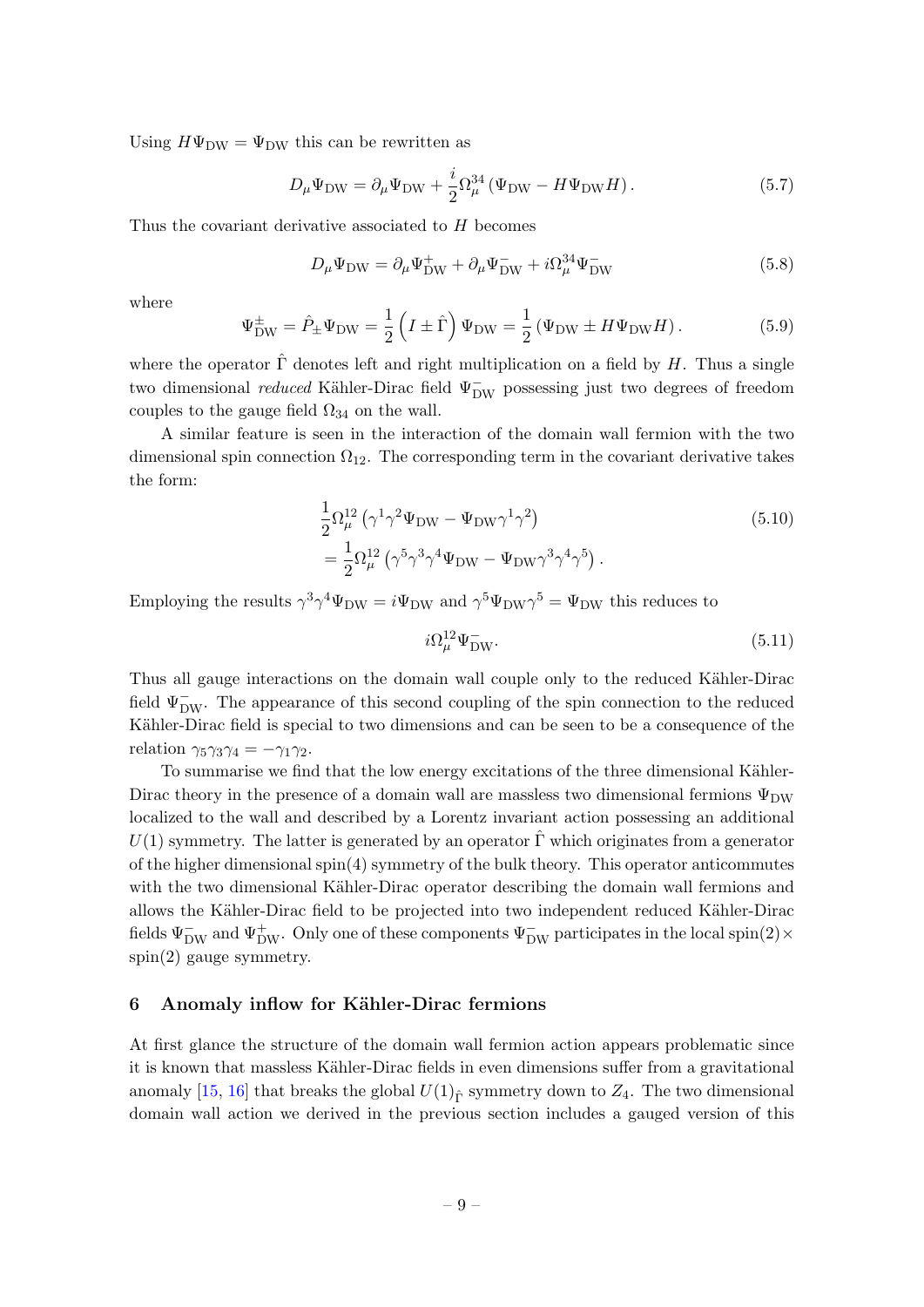symmetry (since the gauge field couples to a  $\hat{\Gamma}$  reduced fermion) and hence this anomaly will apparently break gauge invariance and render the theory inconsistent. In this section we will show that this picture changes if the two dimensional space is realized as a domain wall or boundary of a three dimensional bulk.

To show in detail how this occurs we first include a brief review of the derivation of the anomaly specialized to the case of two dimensional domain wall fermions. Under a  $U(1)$ <sub> $\hat{\Gamma}$ </sub> rotation with parameter  $\alpha(x)$  the measure for the reduced Kähler-Dirac field  $\Psi$ <sub>DW</sub> transforms by a factor  $e^{i \int d^2x \alpha(x)A(x)}$  with

$$
A(x) = \lim_{M \to \infty} \text{Tr} \sum_{n} e\left(\overline{\phi}_n e^{-\frac{1}{M^2}(\not{D})^2} \hat{P}_- P_+ \phi_n\right)
$$
(6.1)

where we have regulated the UV divergence by inserting the factor  $e^{-\frac{1}{M^2}(\phi)^2}$  and  $\phi_n$  are eigenstates of the domain wall Kähler-Dirac operator  $\dot{\psi} = \gamma^3 \gamma^{\mu} D_{\mu}$  and e represents the determinant of the 2-form  $e^a_\mu$ . Cyclically permuting the trace we find

$$
A = \lim_{M \to \infty} \text{Tr} \left( e^{\frac{1}{M^2} (\gamma^{\mu} D_{\mu})^2} \hat{P}_{-} P_{+} \sum_{n} e \phi_{n} \overline{\phi}_{n} \right)
$$
  
= 
$$
\lim_{x \to x'} \lim_{M \to \infty} \text{Tr} \left( e^{\frac{1}{M^2} (\gamma^{\mu} D_{\mu})^2} \hat{P}_{-} P_{+} \delta(x - x') \right).
$$
 (6.2)

Expanding  $\mathbf{D}^2$  we obtain

$$
A = \lim_{x \to x'} \lim_{M \to \infty} -\frac{1}{4} \times \text{Tr}\left( (-i\gamma^3 \gamma^4) e \gamma^5 e^{\frac{1}{M^2} (D^\mu D_\mu + \frac{1}{2} e_a^\mu e_b^\nu \sigma^{ab} F_{\mu\nu}^{cd} [\sigma_{cd, \cdot}] )} \times \delta(x - x') \gamma^5 (-i\gamma^3 \gamma^4) \right)
$$
  
= 
$$
\lim_{x \to x'} \lim_{M \to \infty} \text{Tr}\left( (\sigma^{34}) e \gamma^5 e^{\frac{1}{M^2} (D^\mu D_\mu + \frac{1}{2} e_a^\mu e_b^\nu \sigma^{ab} F_{\mu\nu}^{cd} [\sigma_{cd, \cdot}] )} \delta(x - x') \gamma^5 (\sigma_{34}) \right)
$$
(6.3)

where  $F$  contains the surviving non-zero components of the spin(4) curvature corresponding to the symmetry spin(2)  $\times$  spin(2). Expanding the exponential to  $\mathcal{O}(1/M^2)$  to get a nonzero result for the trace over spinor and flavor indices and acting with  $e^{\frac{1}{M^2}D^2}$  on the delta function yields

$$
A = -\frac{1}{4\pi} \times \left(\frac{1}{2}\right) \text{tr}\left(e\gamma^5 \sigma^{ab} \sigma^{34}\right) e_a^\mu e_b^\nu F_{\mu\nu}^{cd} \text{tr}\left(\gamma_5 \sigma_{cd} \sigma_{34}\right)
$$
  
= 
$$
-\frac{1}{8\pi} \epsilon^{\mu\nu} \epsilon_{cd} R_{\mu\nu}^{cd}
$$
(6.4)

where  $R_{\mu\nu}$  corresponds to the curvature of the spin connection  $\Omega_{12}$ . We have employed the result  $ee^{ab}e^{\mu}_a e^{\nu}_b = \epsilon^{\mu\nu}$  in the last line. Hence, under a  $U(1)$  transformation the measure for a reduced Kähler-Dirac field transforms as

<span id="page-10-0"></span>
$$
\int D\overline{\Psi} D\Psi \to e^{-\frac{i}{8\pi} \int d^2x \,\alpha(x) \,\epsilon^{\mu\nu}\epsilon_{cd}R_{\mu\nu}^{cd}} \int D\overline{\Psi} D\Psi. \tag{6.5}
$$

This naively breaks gauge invariance. However, the anomaly we have computed for the domain wall fermions is not the whole story. We showed earlier that the bulk contains also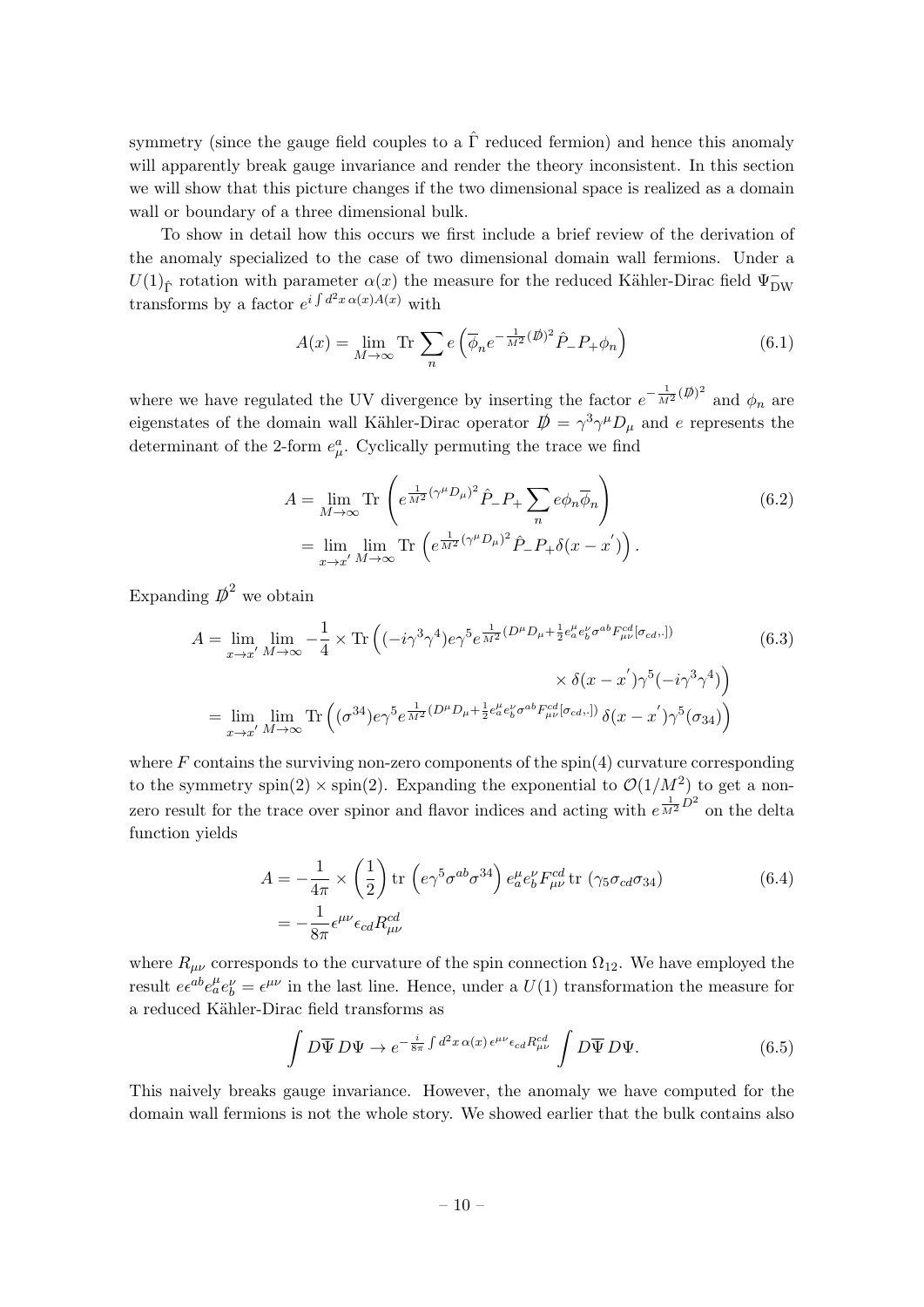an induced Chern-Simons term. In general this also undergoes a non-zero change under a gauge transformation. In general the variation of the bulk Chern-Simons action takes the form:

$$
\delta S_{\text{eff}}^{CS} = -\frac{M}{|M|} \times \frac{i}{32\pi} \times \epsilon^{\mu\delta\nu} \epsilon_{\text{ABCD}} \left( \partial_{\mu} \Omega_{\delta}^{\text{AB}} - \partial_{\delta} \Omega_{\mu}^{\text{AB}} - 2\Omega_{\mu}^{\text{AM}} \Omega_{\delta}^{\text{MB}} \right) \delta \Omega_{\nu}^{\text{CD}} \tag{6.6}
$$

$$
= -\frac{M}{|M|} \times \frac{i}{32\pi} \times \epsilon^{\mu\delta\nu} \epsilon_{\text{ABCD}} F_{\mu\delta}^{\text{AB}} \delta \Omega_{\nu}^{\text{CD}}
$$

where F is the spin(4) curvature. Under a gauge transformation  $\Omega_{\mu}^{\mathbb{AB}} \to \Omega_{\mu}^{\mathbb{AB}} + D_{\mu} \zeta^{\mathbb{AB}}$  the effective action changes:

$$
\delta S_{eff}^{CS} = -i \int d^3 x \frac{M}{2|M|} \times \frac{1}{16\pi} \times \epsilon^{\mu\delta\nu} \epsilon_{\text{ABCD}} F_{\mu\delta}^{\text{AB}} \times (D_{\nu} \zeta^{\text{CD}})
$$
\n
$$
= i \int d^3 x \frac{1}{16\pi} \times \epsilon^{\mu\delta} \epsilon_{\text{ABCD}} F_{\mu\delta}^{\text{AB}} \zeta^{\text{CD}} \partial_z \left(\frac{M}{2|M|}\right)
$$
\n
$$
= i \int d^3 x \ \delta(z) \times \frac{1}{16\pi} \times \epsilon^{\mu\delta} \epsilon_{ab} \epsilon_{cd} F_{\mu\delta}^{ab} \zeta^{cd}.
$$
\n(6.7)

In the last line  $a, b = \{1, 2\}$  while  $c, d = \{3, 4\}$  and these indices are to be contracted using two independent two-dimensional  $\epsilon$  symbols corresponding to the product of the two invariant tensors for  $spin(2) \times spin(2)$  - the surviving symmetry on the domain wall. Taking  $\zeta^{34} = -\zeta^{43} = \alpha(x)$  we find

<span id="page-11-2"></span>
$$
\delta S_{eff}^{CS} = \frac{i}{8\pi} \int d^2x \,\alpha(x) \,\epsilon^{\mu\delta} \epsilon_{ab} R_{\mu\delta}^{ab}.\tag{6.8}
$$

Thus the gauge transformation of the Chern-Simons term in the presence of the domain wall generates a contribution that is equal in magnitude but opposite in sign to that coming from the anomalous variation of the measure for the domain wall fermions - eqn. [6.5.](#page-10-0) Thus the bulk and boundary variations cancel and the full theory is gauge invariant. This is anomaly inflow in action for Kähler-Dirac fields. That this should occur is guaranteed by the fact that the Euler characteristic of the higher dimensional theory is zero if it is taken to be a product of a two dimensional space and a circle since  $\chi(S^1) = 0$ <sup>[4](#page-11-1)</sup>.

The same argument applies if we consider a gauge transformation of  $\Omega_{12}$  which can be generated by taking  $\hat{\Gamma} = i \gamma^1 \gamma^2$ . The domain wall anomaly and Chern-Simons variation, eqns. [6.5](#page-10-0) and [6.8](#page-11-2) respectively, take the same form as in the above derivation with the internal indices now taking values from  $\{3, 4\}$  rather than  $\{1, 2\}$  and once again cancel as needed for gauge invariance.

# <span id="page-11-0"></span>7 Summary

We have shown that integrating out massive Kähler-Dirac fermions in a curved three dimensional background yields a Chern-Simons term. This Chern-Simons term corresponds

<span id="page-11-1"></span> $40$ ur previous discussion assumed z extends from  $-\infty$  to  $\infty$  but we can replace this by a circle at a price of adding an anti-domain wall at infinity.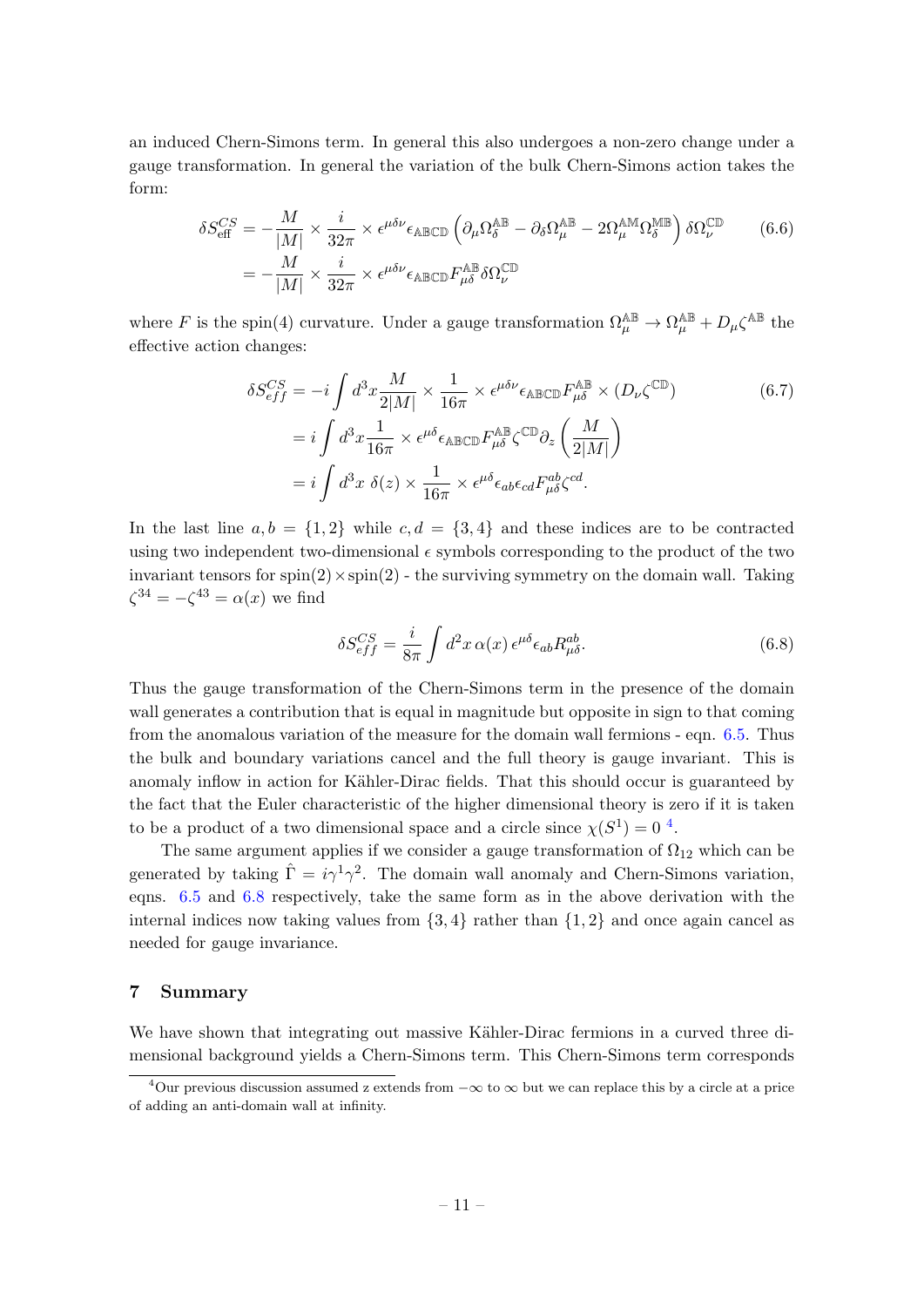to a topological theory of gravity in which both spin connection and frame emerge from an extended gauge symmetry - in this case Euclidean de Sitter symmetry. Gravity theories of this type were proposed many years ago [\[24](#page-14-12)[–26\]](#page-14-13) and generalize Witten's old observation that three dimensional gravity can be formally written as a Chern-Simons gauge theory [\[29\]](#page-15-2).

In the presence of a domain wall we have shown that massless two dimensional Kähler-Dirac fermions appear on the wall. These are described by a single Kähler-Dirac field which can be decomposed into two independent components called reduced Kähler-Dirac fields using the projection operators  $\hat{P}_{\pm} = \frac{1}{2}$  $\frac{1}{2}(1 \pm \hat{\Gamma})$  where  $\hat{\Gamma} = H \otimes H$ , H anticommutes with the domain wall Kähler-Dirac operator and defines the domain wall fermions via  $H\Psi_{\rm DW} = \Psi_{\rm DW}$ . We find that just one of these reduced fields  $\Psi_{\rm DW}^-$  participates in the gauge interactions on the domain wall. Furthermore although the domain wall fermions suffer from a mixed gravitational anomaly associated with gauging  $U(1)_{\hat{r}}$  there is no violation of local gauge invariance because of anomaly inflow from a bulk gravitational Chern-Simons term that is induced after the massive bulk fermions are integrated out.

It is not hard to generalize this construction to higher dimensions. For example, the effective long distance action for massive Kähler-Dirac fermions in five dimensions is also a topological gravity theory of Chern-Simons type [\[24–](#page-14-12)[26\]](#page-14-13) with gauge group spin(6) in Euclidean space. Using the same arguments as for three dimensions it is clear that massless four dimensional Kähler-Dirac fermions invariant under local  $spin(4)$  Lorentz transformations and an additional local  $U(1)$  symmetry with generator  $H = i\gamma^5 \gamma^6$  would then arise in the presence of a domain wall in such a theory. Again, the domain wall action would contain a coupling of the  $U(1)$  gauge field to a single reduced Kähler-Dirac field where the reduction is achieved with the projection operator  $\frac{1}{2}(1-\hat{\Gamma})$ . However, unlike the case of three dimensions, the local spin connection would couple to the full Kähler-Dirac field. As in three dimensions gauge invariance of the theory remains intact since the gauge variation of the five dimensional Chern-Simons term cancels the anomaly arising from the four dimensional domain wall fermions.

One of the conclusions one can draw from our work is that trying to gauge the  $U(1)$ symmetry of Kähler-Dirac fermions coupled to gravity in even dimensions will lead to a breakdown in gauge invariance unless the space forms a domain wall or boundary of a space of one higher dimension where anomaly inflow from the bulk gravitational theory can cancel the gauge breaking terms. Notice, however, that even in this case when gauge anomalies cancel, the domain wall theory still possesses a mixed anomaly between the global  $U(1)$  and local Lorentz symmetries which breaks the former to  $Z_4$ . As discussed in  $[15]$  this discrete global  $Z_4$  symmetry suffers from a further non-perturbative anomaly which can be cancelled if the theory contain multiples of 2 flavors of Kähler-Dirac field.

## Acknowledgments

This work was supported by the US Department of Energy (DOE), Office of Science, Office of High Energy Physics under Award Number DE-SC0009998. The authors would like to thank A.P. Balachandran for comments on an early draft of the paper.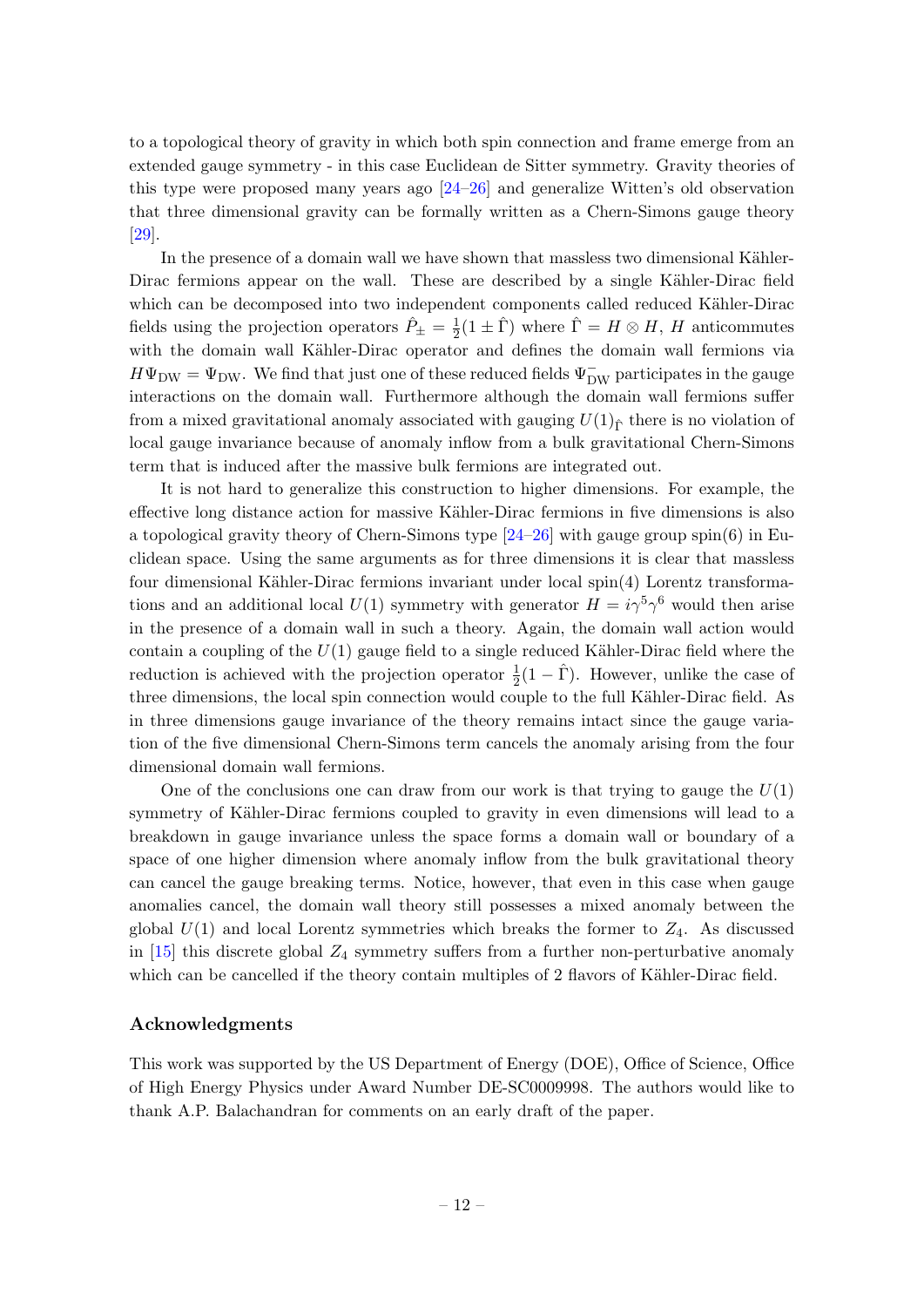## <span id="page-13-0"></span>A Details on the weak field limit

For a complete set of basis states  $\phi_n$ 

$$
S_{eff} = \int d^3x \text{Tr} \sum_n \hat{E} \left( \overline{\phi}_n \log[(\not{D} - i\gamma^4 M)P_+] \phi_n \right) \tag{A.1}
$$

$$
= \int d^3x \text{Tr} \left( \log[(\not{D} - i\gamma^4 M)P_+] \sum_n \hat{E} \phi_n \overline{\phi}_n \right) \tag{A.2}
$$

$$
= \lim_{x \to x'} \int d^3x \text{Tr} \left( \log[(\not{D} - i\gamma^4 M)P_+]\delta(x - x') \right) \tag{A.3}
$$

$$
= \lim_{x \to x'} \int d^3x \text{Tr} \left( \log[(\not{D} - i\gamma^4 M)P_+] \int \frac{d^3k}{(2\pi)^3} e^{ik_\mu D^\mu \sigma(x, x')} \right) \tag{A.4}
$$

where  $\sigma(x, x')$  is the geodesic biscalar [a generalization of  $\frac{1}{2}(x - x')^2$  in flat space] defined by

$$
\sigma(x, x') = \frac{1}{2} g^{\mu\nu} D_{\mu} \sigma(x, x') D_{\nu} \sigma(x, x').
$$
 (A.5)

Using properties of the geodesic biscalar [\[30\]](#page-15-3), after a power series expansion of the logarithm and exponential, we get

$$
S_{eff} = \int \hat{E} d^3x \int \frac{1}{\hat{E}} \frac{d^3k}{(2\pi)^3} \text{Tr} \left( \log[(k - i\gamma^4 M)P_+]\right) \tag{A.6}
$$

where  $k = g_{\mu\nu} \gamma^{\mu} k^{\nu}$ . The determinant  $\hat{E}$  has been restored to make the invariance of realspace and k-space measures manifest. We now choose locally flat coordinates to evaluate the k-space integral. Hence, for the effective action under consideration, calculations in a general curved spacetime are equivalent to those in flat spacetime

$$
S_{eff} \equiv \lim_{x \to x'} \int d^3x \text{Tr} \left( \log[(\partial - i\gamma^4 M)P_+] \int \frac{d^3k}{(2\pi)^3} e^{ik_\mu(x^\mu - x'^\mu)} \right). \tag{A.7}
$$

We work in the weak field limit to make the structure of quantities involving the gauge fields manifest.

# References

- <span id="page-13-1"></span>[1] E. Kahler Rend. Math 3-4 21 ((1962)) 425.
- <span id="page-13-2"></span>[2] T. Banks, Y. Dothan and D. Horn, Geometric Fermions, Phys. Lett. B117 [\(1982\) 413.](https://doi.org/10.1016/0370-2693(82)90571-8)
- <span id="page-13-3"></span>[3] S. Catterall, D. B. Kaplan and M. Unsal, *Exact lattice supersymmetry, [Phys. Rept.](https://doi.org/10.1016/j.physrep.2009.09.001)* 484 [\(2009\) 71](https://doi.org/10.1016/j.physrep.2009.09.001) [[0903.4881](https://arxiv.org/abs/0903.4881)].
- <span id="page-13-4"></span>[4] P. Becher and H. Joos, The Dirac-Kahler Equation and Fermions on the Lattice, [Z. Phys. C](https://doi.org/10.1007/BF01614426) 15 [\(1982\) 343.](https://doi.org/10.1007/BF01614426)
- <span id="page-13-5"></span>[5] J. M. Rabin, Homology Theory of Lattice Fermion Doubling, [Nucl. Phys. B](https://doi.org/10.1016/0550-3213(82)90434-5) 201 (1982) 315.
- <span id="page-13-6"></span>[6] I. n. García-Etxebarria and M. Montero, *Dai-Freed anomalies in particle physics*, *[JHEP](https://doi.org/10.1007/JHEP08(2019)003)* 08 [\(2019\) 003](https://doi.org/10.1007/JHEP08(2019)003) [[1808.00009](https://arxiv.org/abs/1808.00009)].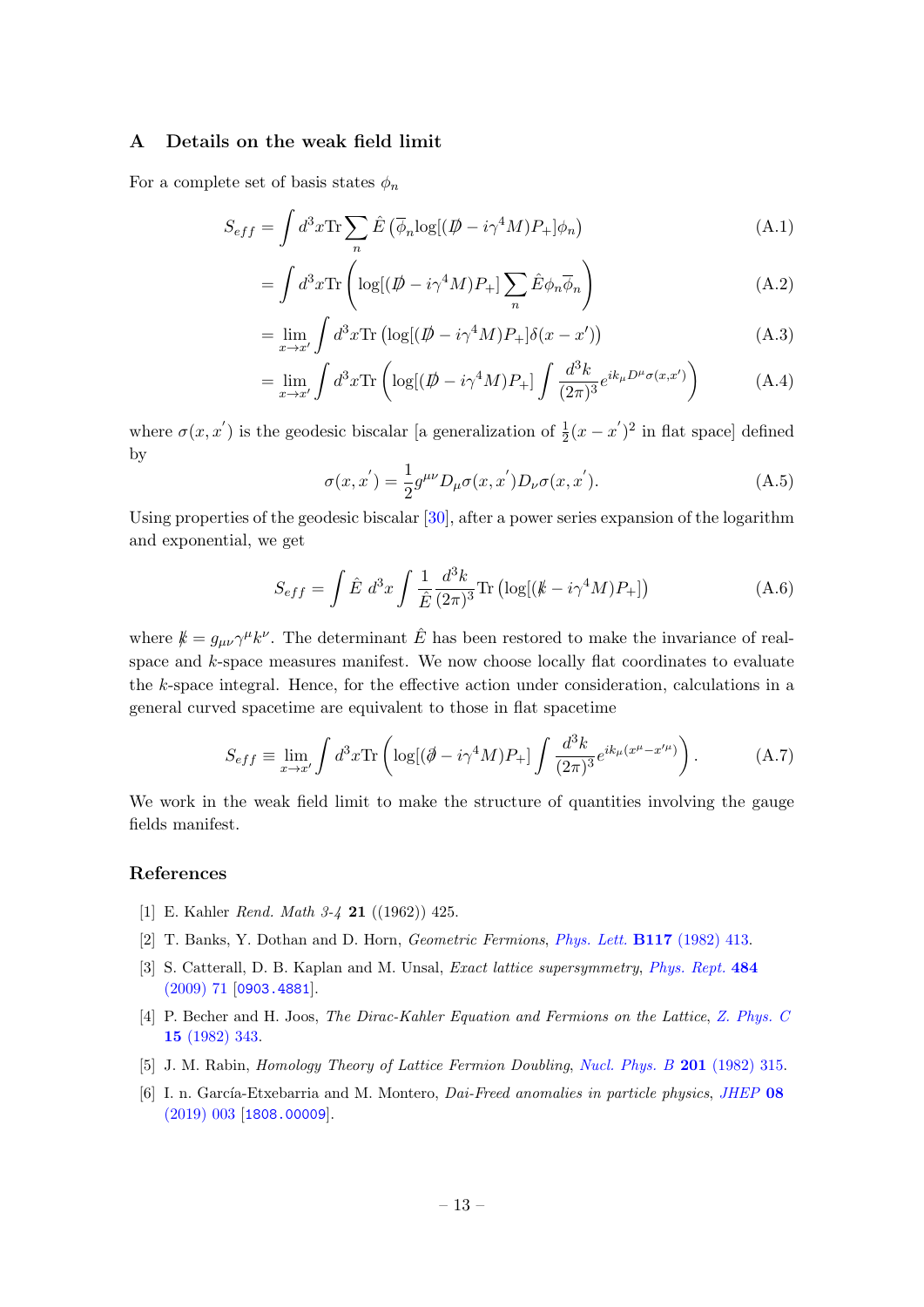- <span id="page-14-0"></span>[7] Z. Wan and J. Wang, Beyond Standard Models and Grand Unifications: Anomalies, Topological Terms, and Dynamical Constraints via Cobordisms, JHEP 07 [\(2020\) 062](https://doi.org/10.1007/JHEP07(2020)062) [[1910.14668](https://arxiv.org/abs/1910.14668)].
- <span id="page-14-1"></span>[8] Y.-Z. You and C. Xu, Interacting Topological Insulator and Emergent Grand Unified Theory, Phys. Rev. B91 [\(2015\) 125147](https://doi.org/10.1103/PhysRevB.91.125147) [[1412.4784](https://arxiv.org/abs/1412.4784)].
- <span id="page-14-2"></span>[9] S. Catterall, Fermion mass without symmetry breaking, JHEP 01 [\(2016\) 121](https://doi.org/10.1007/JHEP01(2016)121) [[1510.04153](https://arxiv.org/abs/1510.04153)].
- [10] V. Ayyar and S. Chandrasekharan, Origin of fermion masses without spontaneous symmetry breaking, Phys. Rev. D 93 [\(2016\) 081701](https://doi.org/10.1103/PhysRevD.93.081701) [[1511.09071](https://arxiv.org/abs/1511.09071)].
- [11] V. Ayyar and S. Chandrasekharan, Fermion masses through four-fermion condensates, JHEP 10 [\(2016\) 058](https://doi.org/10.1007/JHEP10(2016)058) [[1606.06312](https://arxiv.org/abs/1606.06312)].
- [12] V. Ayyar and S. Chandrasekharan, Generating a nonperturbative mass gap using Feynman diagrams in an asymptotically free theory, Phys. Rev. D  $96$  [\(2017\) 114506](https://doi.org/10.1103/PhysRevD.96.114506) [[1709.06048](https://arxiv.org/abs/1709.06048)].
- <span id="page-14-3"></span>[13] S. Catterall and N. Butt, *Topology and strong four fermion interactions in four dimensions*, Phys. Rev. D 97 [\(2018\) 094502](https://doi.org/10.1103/PhysRevD.97.094502) [[1708.06715](https://arxiv.org/abs/1708.06715)].
- <span id="page-14-4"></span>[14] S. Catterall, *Chiral lattice fermions from staggered fields, Phys. Rev. D* 104 [\(2021\) 014503](https://doi.org/10.1103/PhysRevD.104.014503) [[2010.02290](https://arxiv.org/abs/2010.02290)].
- <span id="page-14-5"></span>[15] N. Butt, S. Catterall, A. Pradhan and G. C. Toga, Anomalies and symmetric mass generation for Kähler-Dirac fermions, Phys. Rev. D 104 [\(2021\) 094504](https://doi.org/10.1103/PhysRevD.104.094504) [[2101.01026](https://arxiv.org/abs/2101.01026)].
- <span id="page-14-6"></span>[16] S. Catterall, J. Laiho and J. Unmuth-Yockey, Topological fermion condensates from anomalies, JHEP 10 [\(2018\) 013](https://doi.org/10.1007/JHEP10(2018)013) [[1806.07845](https://arxiv.org/abs/1806.07845)].
- <span id="page-14-7"></span>[17] E. Witten, An SU(2) Anomaly, [Phys. Lett. B](https://doi.org/10.1016/0370-2693(82)90728-6) 117 (1982) 324.
- <span id="page-14-8"></span>[18] S. S. Razamat and D. Tong, Gapped Chiral Fermions, Phys. Rev. X 11 [\(2021\) 011063](https://doi.org/10.1103/PhysRevX.11.011063) [[2009.05037](https://arxiv.org/abs/2009.05037)].
- <span id="page-14-9"></span>[19] L. Fidkowski and A. Kitaev, The effects of interactions on the topological classification of free fermion systems, Phys. Rev. B 81 [\(2010\) 134509](https://doi.org/10.1103/PhysRevB.81.134509) [[0904.2197](https://arxiv.org/abs/0904.2197)].
- [20] X.-L. Qi, A new class of  $(2 + 1)$ -dimensional topological superconductors with  $\mathbb Z$  topological classification, New J. Phys. 15 [\(2013\) 065002](https://doi.org/10.1088/1367-2630/15/6/065002) [[1202.3983](https://arxiv.org/abs/1202.3983)].
- [21] T. Morimoto, A. Furusaki and C. Mudry, Breakdown of the topological classification Z for gapped phases of noninteracting fermions by quartic interactions, [Phys. Rev.](https://doi.org/10.1103/PhysRevB.92.125104) B92 (2015) [125104](https://doi.org/10.1103/PhysRevB.92.125104) [[1505.06341](https://arxiv.org/abs/1505.06341)].
- <span id="page-14-10"></span>[22] J. Wang and X.-G. Wen, A Solution to the  $1+1D$  Gauged Chiral Fermion Problem, [Phys.](https://doi.org/10.1103/PhysRevD.99.111501) Rev. D 99 [\(2018\) 111501](https://doi.org/10.1103/PhysRevD.99.111501) [[1807.05998](https://arxiv.org/abs/1807.05998)].
- <span id="page-14-11"></span>[23] S. Hands, *The Planar Thirring Model with Kähler-Dirac Fermions, [Symmetry](https://doi.org/10.3390/sym13081523)* 13 (2021) [1523](https://doi.org/10.3390/sym13081523) [[2105.09646](https://arxiv.org/abs/2105.09646)].
- <span id="page-14-12"></span>[24] A. H. Chamseddine, Topological Gauge Theory of Gravity in Five-dimensions and All Odd Dimensions, [Phys. Lett. B](https://doi.org/10.1016/0370-2693(89)91312-9) 233 (1989) 291.
- [25] A. H. Chamseddine, Topological gravity and supergravity in various dimensions, [Nucl. Phys.](https://doi.org/10.1016/0550-3213(90)90245-9) B 346 [\(1990\) 213.](https://doi.org/10.1016/0550-3213(90)90245-9)
- <span id="page-14-13"></span>[26] J. Zanelli, Lecture notes on Chern-Simons (super-)gravities. Second edition (February 2008), in 7th Mexican Workshop on Particles and Fields, 2, 2005, [hep-th/0502193](https://arxiv.org/abs/hep-th/0502193).